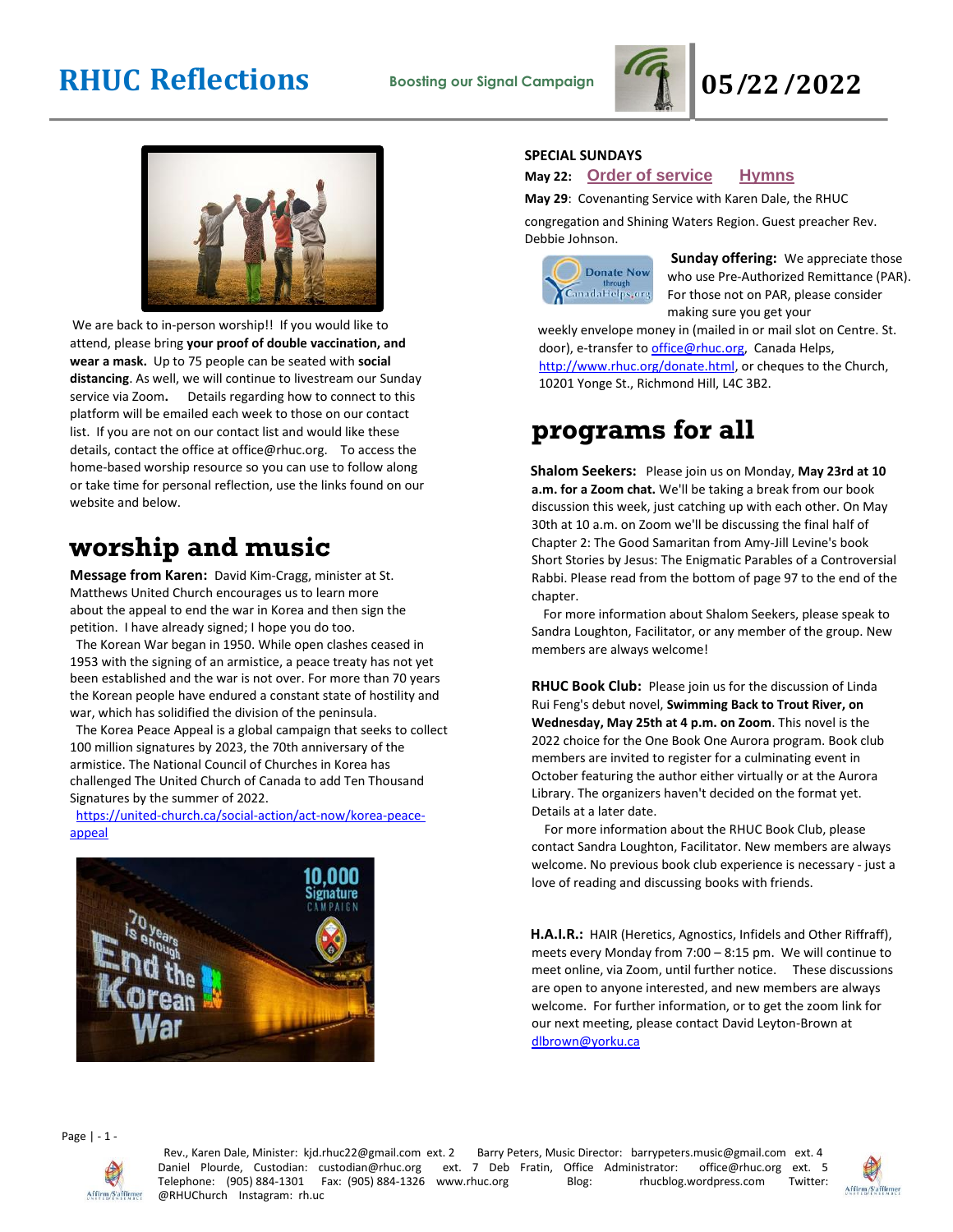

# CC'cook's Corner'! Trying to eat less meat? Why not try

'Meatless Monday'! Watch this corner for new recipes. Send your favourite recipes to either Deb Fratin at [office@rhuc.org](mailto:office@rhuc.org) or Lyn May a[t lynniemay@gmail.com.](mailto:lynniemay@gmail.com) Thanks!!

#### **Red Thai Coconut Sweet Potato Chickpea Curry**

**Prep Time**20 minutes **Cook time**40 minutes Total Time1 hour Servings 6 servings Calories300kcal Ingredients

- 2 tablespoons vegetable oil
- 1 medium yellow onion, finely chopped
- 2 medium sweet potatoes, peeled and cut into 1-in cubes (about 2 cups sweet potatoes)
- 1 tablespoon grated fresh ginger
- 4 cloves garlic, minced
- 3 tablespoons **[red curry paste](https://amzn.to/3ltOgnW)**
- 1/2 teaspoon **[ground turmeric](https://amzn.to/3pmaOJP)**
- 1 can (14 oz) **[coconut milk](https://amzn.to/3nlbTj8)**
- 1 can (15 oz) diced tomatoes, undrained
- 1 can (15 oz) chickpeas, drained
- Salt and pepper to taste
- 2 cups fresh baby spinach
- 2 tablespoons fresh minced cilantro
- 2 tablespoons fresh lime juice
- Hot jasmine rice and additional cilantro/lime wedges for serving

#### Instructions

1. In a large skillet or wok, heat oil over medium-high heat until shimmery. Add onions and sweet potatoes to pan and let cook, stirring occasionally until vegetables begin to get tender and slightly browned, about 5 minutes.

2. Reduce heat to medium and add ginger, garlic, curry paste, and turmeric. Let cook 2-3 minutes until fragrant and vegetables are evenly coated.

3. Add coconut milk, tomatoes, and chickpeas. Season with salt and pepper to taste. Bring curry to a simmer over medium heat, then reduce heat to medium low and let simmer 20-25 minutes until sweet potatoes are tender and sauce is thickened.

4. Stir spinach, cilantro and lime juice into curry until spinach is wilted. Season with additional salt and pepper to taste if needed. Serve curry warm over jasmine rice with additional cilantro and lime wedges. Enjoy!

### **church news**

Staff Holidays: The church office will be closed from May 27 – June 3. Please note that there won't be an edition of RHUC Reflections for June 5.

**Phone Tree Initiative:** Two years ago, at the beginning of Covid-19 pandemic, leadership at RHUC worked to keep in touch with our members, ensuring they knew we cared about them, especially during those very difficult and unprecedented early months. Phone Trees were developed and phoners volunteered to be Phone Tree Branch Leaders/phoners. This system was very helpful to people, especially those who needed extra support through the delivery of groceries, friendly telephone chats, and other needs which came to our attention.

 We have decided to end the Branch Leaders' responsibilities as people's needs now are different and most of us have navigated around the protocols and changes in our lives. But there are several people who have developed a friendly relationship with someone they called and have said that they will continue. Branch Leaders have identified people who would appreciate and benefit from phone calls and others will follow through. And as always, situations do come into our lives where we need to ask our church family for assistance, and those calls to the Church Office Administrator, Deb Fratin, or our minister, Rev. Karen Dale, will always be addressed. Such situations may include illness, bereavement, grieving, relationship issues, whenever your faith is questioned, or you are searching for answers to life changes. Know that your church community cares and is here to listen and help. Even a phone call to let the Office know that you are moving is helpful! All this carried out our vision and goal to be a "Caring Community"

 We want to extend a sincere **Thank You to the Phone Tree Branch Leaders** and now relieve them of this responsibility, that two years ago was expected to last about 6 months!

 They are: Sue Baker, Bev Blake, Laura Booth, Donna Byers, Barb Cooper, Diana Cowie, Anne Dunn, Sandra Loughton, Donna McErlain, Marg Moon, Ruth Perratt, Rose Ramsaran, Natalie Savoie, Lynne Saul, Colleen Steeves and those who organized this initiative: Penny Fabbro, Nicole Moore, Donna Smith

**Memory Garden:** Each year, annual flowers are planted in a special section of the church garden to remember family members and friends who have died the past year. The Memory Garden is located at the Yonge Street entrance to the Commons (1957 addition); a sign is added listing those we remember. Contact Donna Smith, 905-884-6307, if you would like to participate.

**Help needed:** The Church Gardener started to create and maintain the garden in 2005. Entering her 18th year, she is beginning to realize, because her body is telling her, that digging is hard to do and



now must ask for help. Can you give an hour or two? Contact her, 905-884-6307, to respond. *Thanks, Donna Smith, Church Gardener*

Page | - 2 -



Rev., Karen Dale, Minister: kjd.rhuc22@gmail.com ext. 2 Barry Peters, Music Director: barrypeters.music@gmail.com ext. 4 Daniel Plourde, Custodian: custodian@rhuc.org ext. 7 Deb Fratin, Office Administrator: office@rhuc.org ext. 5<br>Telephone: (905)884-1301 Fax: (905)884-1326 www.rhuc.org Blog: hucblog.wordpress.com Twitter: Telephone: (905) 884-1301 Fax: (905) 884-1326 www.rhuc.org @RHUChurch Instagram: rh.uc

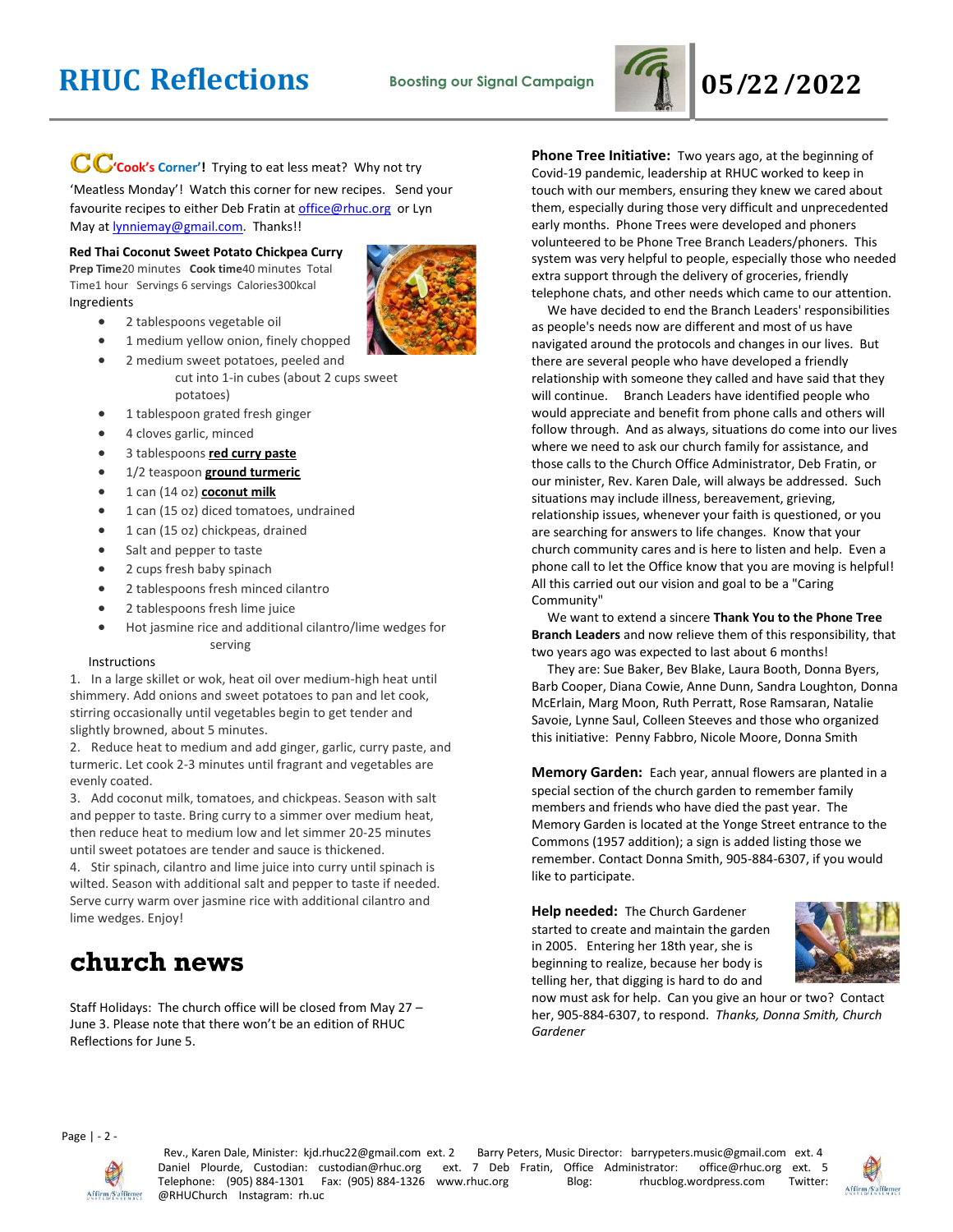

**Secret Friends Reveal**: During worship on Sunday May 5th, our Secret Friends were revealed to the 2021-22 first year college/university students. These four Secret Friends have kept in touch with their student over the past school year with notes of encouragement and gifts of goodies to let our student know that their church family cares about them during their first school year away from home.

- Benjamin Horne is studying Aerospace Engineering at Carleton University and Benjamin's Secret Friend has been Elsa Crowley
- Will Mountain is studying Bio-Chemistry at Guelph University and Will's Secret Friend has been Sandi Dimma
- Sydney Shelton is studying Film Production at Concordia University and Sydney's Secret Friend has been Craig Lee
- Christian Skorotko is studying Bio-Resource Management/Environment at Guelph University and Christian's Secret Friend has been Colleen Steeves.

Our congratulations to Benjamin, Will, Sydney and Christian for this past year and we wish you all the best in your coming years. Our sincere thanks to Elsa, Sandi, Craig and Colleen for volunteering to care and support these young people for the RHUC community. In the past 19 years of having this ministry at RHUC, we have had 87 students participate, so that many people have volunteered to help this ministry!

 In September, which will be the beginning of our 20th year of this ministry at RHUC**. I need the names of students in the congregation who will be starting college/university so please give their names to me - don't want to miss anyone. And if you would like to be a Secret Friend, please let me know!** Donna Smith, Coordinator

## **outreach**

#### *Indigenous Summer Reading List*

**The PATH: Communication Strategies for the Reconciliation Era** by Sandi Boucher

"Using the metaphor of two concurrent Paths, Sandi Boucher has written a thoughtprovoking guide on how Reconciliation may be achieved between Indigenous and settler cultures. Both elements have lessons to learn; the book's two sections show methods of building mutual respect and trust." [https://sandiboucher.com/product](https://sandiboucher.com/product-category/book/)[category/book/](https://sandiboucher.com/product-category/book/)



[Source: Shining Waters Summer Reading and Viewing List]

#### **Caribou - A Cultural Hallmark**

"For generations, Indigenous people have depended on caribou for both sustenance and cultural identity. Learning to hunt and dress a caribou was a traditional rite of passage for many Indigenous youth. In fact, they were among the first to detect the serious decline. But, as the herds began to dwindle, concerns have grown among Indigenous communities about the loss of a critical piece of their cultural identity and the traditions they could pass to the next generation. Some even feel that they are paying for the damage to the herds caused by others."

[Source: [https://www.natureunited.ca/what-we-do/our](https://www.natureunited.ca/what-we-do/our-priorities/innovating-for-climate-change/conserving-caribou/)[priorities/innovating-for-climate-change/conserving-caribou/](https://www.natureunited.ca/what-we-do/our-priorities/innovating-for-climate-change/conserving-caribou/) ]

#### *Boreal Caribou*

**News release:** April 22, 2022 – Gatineau, Quebec

"The governments of Canada and Ontario have reached an agreement to support the conservation and recovery of boreal caribou in Ontario. The boreal caribou is an iconic species. It is listed as a threatened species under both the federal Species at Risk Act (SARA) and the Ontario Endangered Species Act. By entering into a conservation agreement under section 11 of SARA, the governments of Canada and Ontario will collaborate to take important actions to benefit the caribou and its recovery in Ontario. Together, Canada and Ontario are acting on a shared commitment to caribou conservation and recovery. The agreement builds on Ontario's ongoing caribou conservation program and the federal caribou action plan, through cooperation and investment in monitoring, reporting, protection, restoration, planning, management, and stewardship actions. It includes the following commitments:

- Planning and implementing habitat restoration activities.
- Increasing protection of boreal caribou habitat through protected areas and other effective area-based conservation measures.
- Using the process of allowing a plant to transition from a protected indoor or greenhouse environment to the harsh outdoor conditions of fluctuating spring temperatures, wind, and full sun exposure. Evidence-based approaches to manage for selfsustaining local populations.
- Monitoring and reporting on current and projected future population and habitat conditions.
- Collaboration and implementation of conservation measures that are informed by independent experts, Indigenous communities and organizations, and stakeholders.

In Ontario, the boreal caribou is found north of Sioux Lookout, Geraldton, and Cochrane, with an isolated population along the shoreline and islands of Lake Superior."

[Source: [https://www.canada.ca/en/environment-climate](https://www.canada.ca/en/environment-climate-change/news/2022/04/canada-and-ontario-reach-agreement-on-boreal-caribou-conservation.html)[change/news/2022/04/canada-and-ontario-reach-agreement](https://www.canada.ca/en/environment-climate-change/news/2022/04/canada-and-ontario-reach-agreement-on-boreal-caribou-conservation.html)[on-boreal-caribou-conservation.html\]](https://www.canada.ca/en/environment-climate-change/news/2022/04/canada-and-ontario-reach-agreement-on-boreal-caribou-conservation.html)

Page | - 3 -



Rev., Karen Dale, Minister: kjd.rhuc22@gmail.com ext. 2 Barry Peters, Music Director: barrypeters.music@gmail.com ext. 4 Daniel Plourde, Custodian: custodian@rhuc.org ext. 7 Deb Fratin, Office Administrator: office@rhuc.org ext. 5<br>Telephone: (905) 884-1301 Fax: (905) 884-1326 www.rhuc.org Blog: hucblog.wordpress.com Twitter: Telephone: (905) 884-1301 Fax: (905) 884-1326 www.rhuc.org Blog: rhucblog.wordpress.com @RHUChurch Instagram: rh.uc